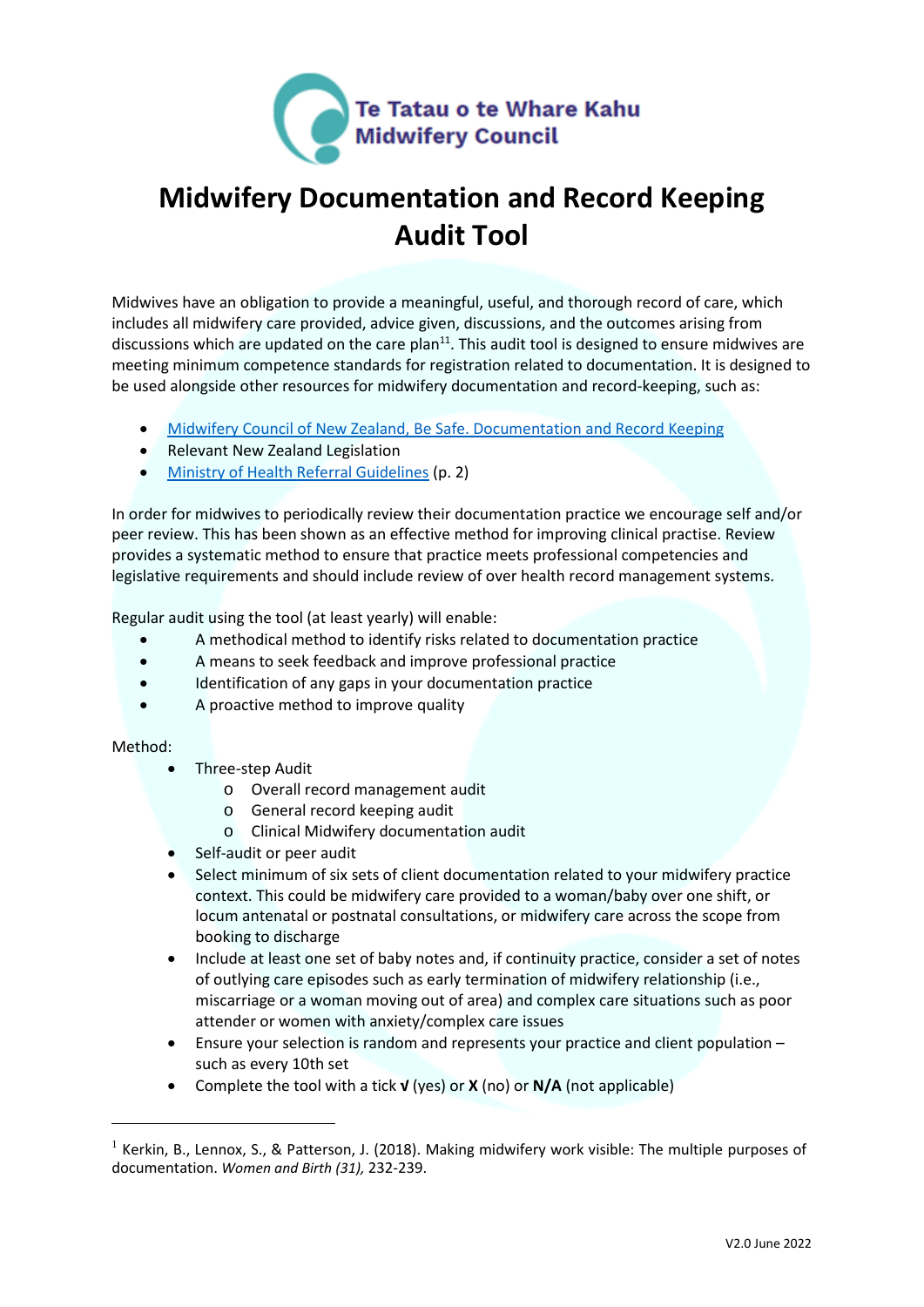

#### **Part One:**

#### **Overall Midwifery records management system**

Midwives have a professional responsibility to take active steps to store and protect confidentiality and privacy of all records.

Use this tool as a general 'across your practice' guide to ensure you have a robust practice management system.

| <b>Record Management system</b>                                                                                            | <b>Yes</b> | <b>No</b> | N/A | Comment |
|----------------------------------------------------------------------------------------------------------------------------|------------|-----------|-----|---------|
| 1. Accessible filing system for hard copy<br>and/or soft copy documentation?                                               |            |           |     |         |
| 2. Password protected electronic records?                                                                                  |            |           |     |         |
| 3. Hard copy documentation locked, fire-<br>proof and protected from water, dirt,<br>dust, humidity, insects, and rodents? |            |           |     |         |
| 4. Soft copy documentation up-to-date<br>virus protection, future proofed and<br>encrypted?                                |            |           |     |         |
| 5. Regular maintenance and back-up<br>of computer or other electronic<br>equipment?                                        |            |           |     |         |
| 6. System for secure record disposal                                                                                       |            |           |     |         |
| 10-years following final entry?                                                                                            |            |           |     |         |
| 7. Arrangements for expected or<br>unexpected absence from practice?<br>(i.e., holiday, retirement, or illness)            |            |           |     |         |
| 8. Up-to-date schedule of actions taken<br>and future plans for secure record<br>storage and record disposal?              |            |           |     |         |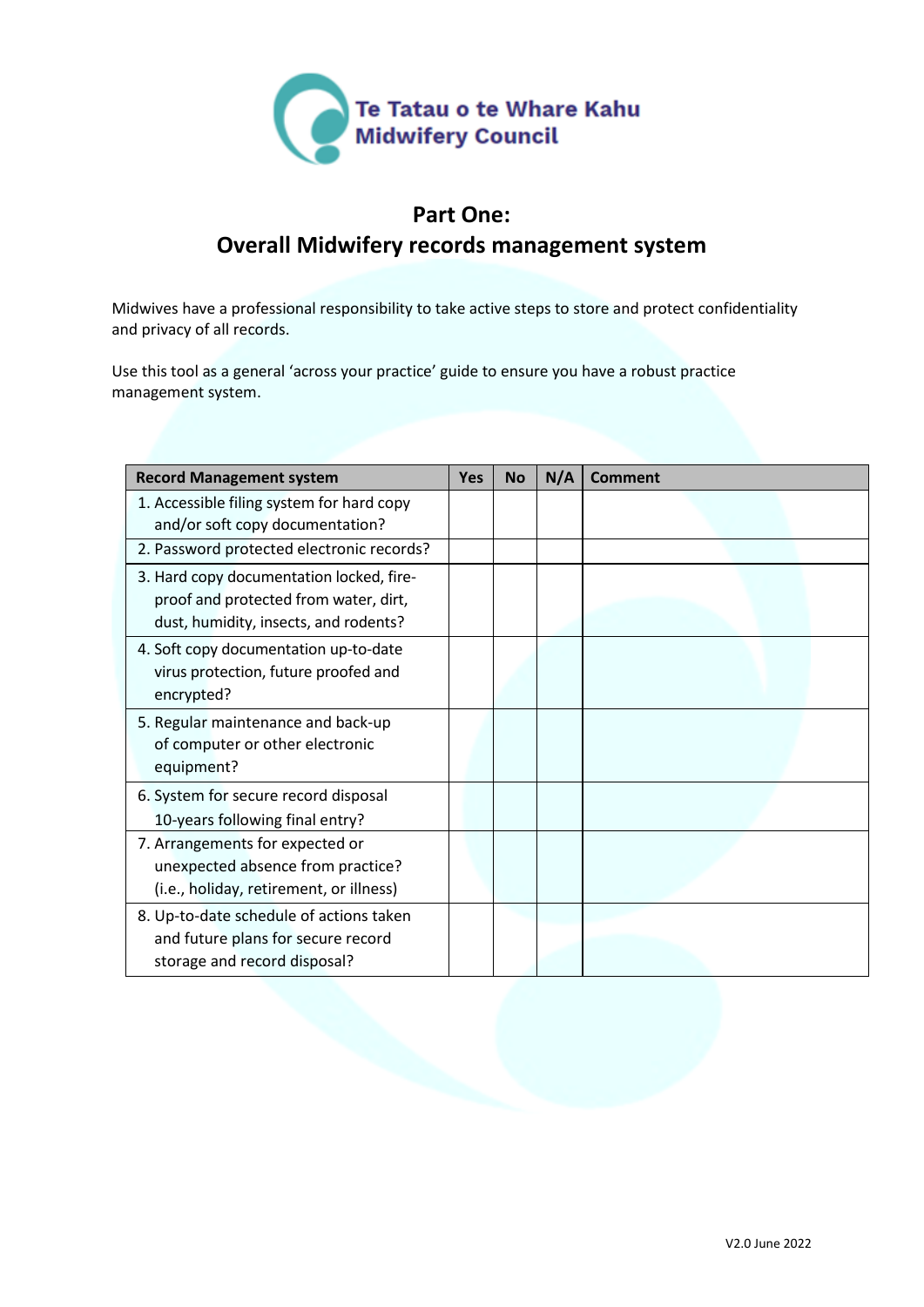

### **Part Two: General Midwifery Documentation requirements**

|    | Set                                                                                                                                                      |   |                |  |           |  |  |
|----|----------------------------------------------------------------------------------------------------------------------------------------------------------|---|----------------|--|-----------|--|--|
|    | <b>General requirements</b>                                                                                                                              | 1 | $\overline{2}$ |  | 3 Comment |  |  |
| 1. | Client name (woman or baby) on<br>each page?                                                                                                             |   |                |  |           |  |  |
| 2. | Additional identification information on<br>each page? (DoB, NHI or unique code)                                                                         |   |                |  |           |  |  |
| 3. | Individual set of notes for each client?<br>i.e., separate woman and baby notes                                                                          |   |                |  |           |  |  |
| 4. | Date shown on each page?                                                                                                                                 |   |                |  |           |  |  |
| 5. | Time recorded using 24-hour clock with<br>a clear indication of start/finish<br>retrospective documentation?                                             |   |                |  |           |  |  |
| 6. | All entries clear and legible?                                                                                                                           |   |                |  |           |  |  |
| 7. | Lines through excessive gaps/space?                                                                                                                      |   |                |  |           |  |  |
| 8. | Minimal use of abbreviations?                                                                                                                            |   |                |  |           |  |  |
| 9. | Every entry signed?                                                                                                                                      |   |                |  |           |  |  |
|    | 10. At least once on each page clear<br>identification of midwife's name and<br>designation?                                                             |   |                |  |           |  |  |
|    | 11. System to record and secure laboratory<br>results, USS, and other reports?                                                                           |   |                |  |           |  |  |
|    | 12. Documentation of midwifery<br>recommendations, consultations,<br>referrals, or other communication?                                                  |   |                |  |           |  |  |
|    | 13. Documentation of outcome of<br>consultation or referral?                                                                                             |   |                |  |           |  |  |
|    | 14. System in place for documenting phone<br>calls, texts and other midwifery care<br>provided outside formal consultations?                             |   |                |  |           |  |  |
|    | 15. Documentation of hand over of care<br>and/or completion? i.e., secondary<br>care or well child provider; final<br>referral to GP at care completion. |   |                |  |           |  |  |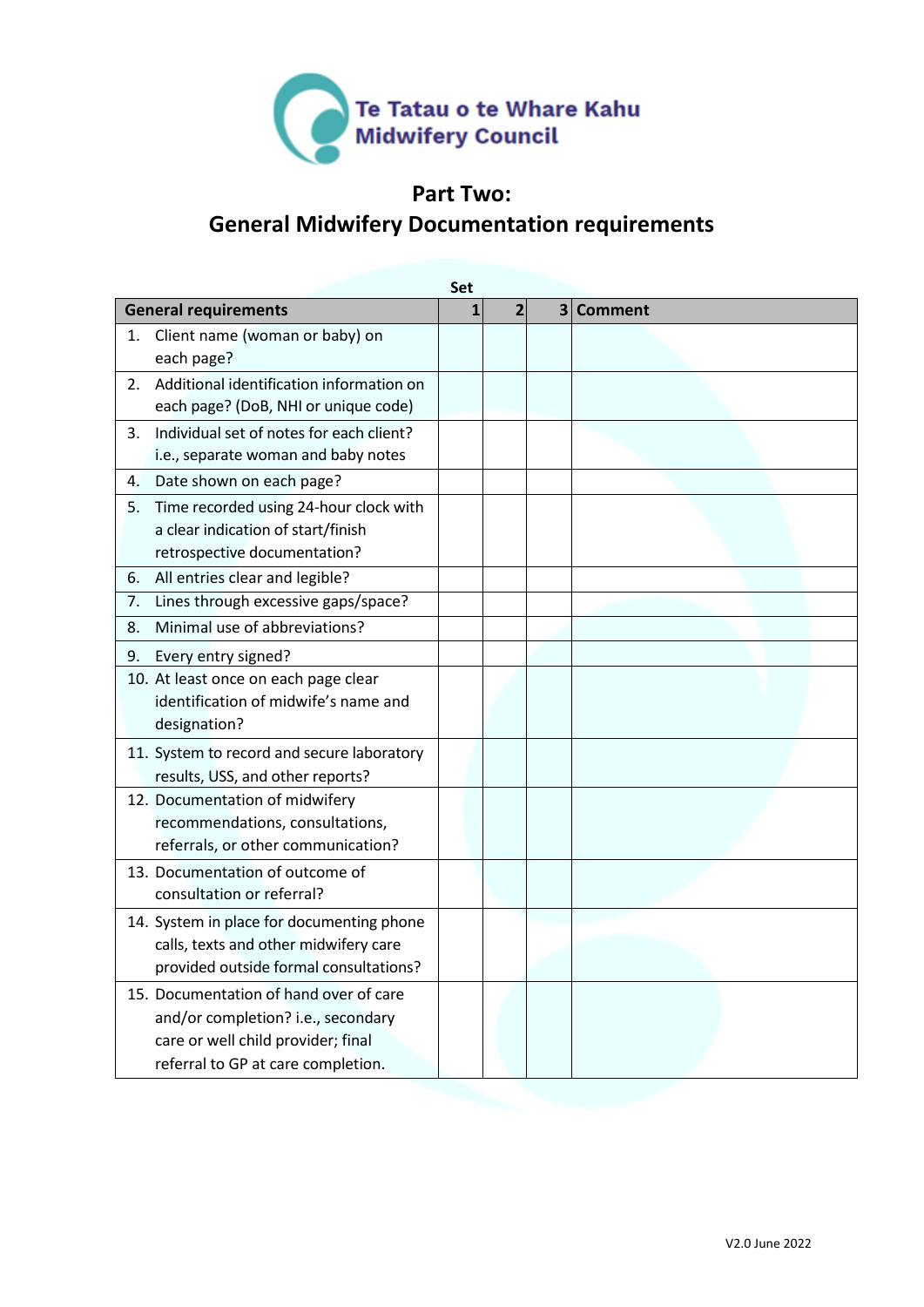

# **Part Two: Continued**

|    |                                                                                                                                                          |   | Set |   |                |  |  |
|----|----------------------------------------------------------------------------------------------------------------------------------------------------------|---|-----|---|----------------|--|--|
|    | <b>General requirements</b>                                                                                                                              | 4 | 5   | 6 | <b>Comment</b> |  |  |
| 1. | Client name (woman or baby) on<br>each page?                                                                                                             |   |     |   |                |  |  |
| 2. | Additional identification information on<br>each page? (DoB, NHI or unique code)                                                                         |   |     |   |                |  |  |
| 3. | Individual set of notes for each client?<br>i.e., separate woman and baby notes                                                                          |   |     |   |                |  |  |
| 4. | Date shown on each page?                                                                                                                                 |   |     |   |                |  |  |
| 5. | Time recorded using 24-hour clock with<br>a clear indication of start/finish<br>documentation?                                                           |   |     |   |                |  |  |
| 6. | All entries clear and legible?                                                                                                                           |   |     |   |                |  |  |
| 7. | Lines through excessive gaps/space?                                                                                                                      |   |     |   |                |  |  |
| 8. | Minimal use of abbreviations?                                                                                                                            |   |     |   |                |  |  |
| 9. | Every entry signed?                                                                                                                                      |   |     |   |                |  |  |
|    | 10. At least once on each page clear<br>identification of midwife's name and<br>designation?                                                             |   |     |   |                |  |  |
|    | 11. System to record and secure laboratory<br>results, USS, and other reports?                                                                           |   |     |   |                |  |  |
|    | 12. Documentation of midwifery<br>recommendations, consultations,<br>referrals, or other communication?                                                  |   |     |   |                |  |  |
|    | 13. Documentation of outcome of<br>consultation or referral?                                                                                             |   |     |   |                |  |  |
|    | 14. System in place for documenting phone<br>calls, texts and other midwifery care<br>provided outside formal consultations?                             |   |     |   |                |  |  |
|    | 15. Documentation of hand over of care<br>and/or completion? i.e., secondary<br>care or well child provider; final<br>referral to GP at care completion. |   |     |   |                |  |  |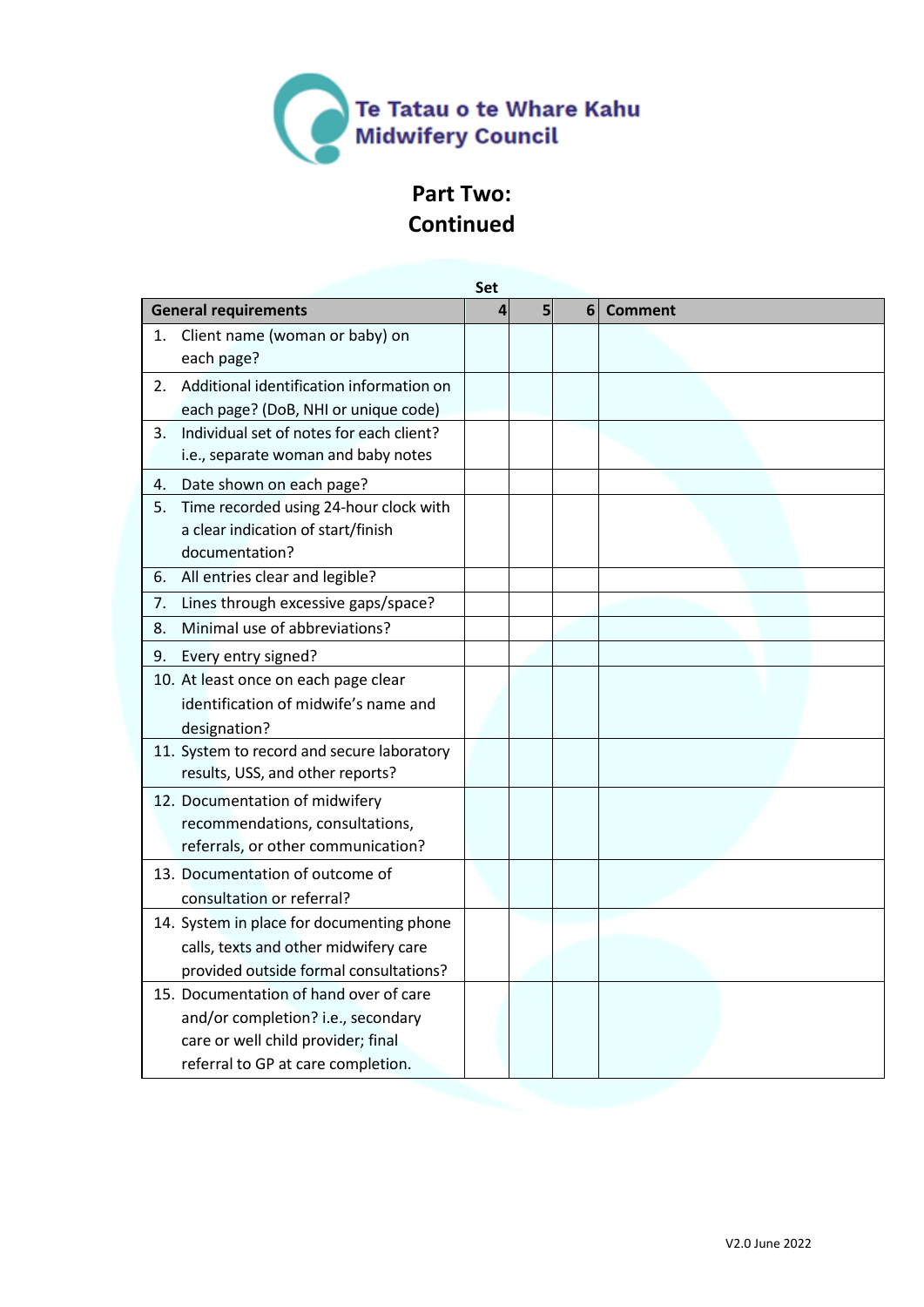

#### **Part Three: Midwifery Clinical Documentation Review**

Your documentation should demonstrate and communicate all midwifery care you have recommended and provided in partnership with your client. This includes evidence of informationsharing and woman-centred care, your discussions, recommendations, and the woman's decisions and midwifery actions taken.

An outside reviewer should have a clear understanding of the chronological order of events and see evidence of midwifery care offered and provided, as well as processes of critical thinking and decision making.

|    | Set                                                                                                                                           |   |                |                         |                |  |
|----|-----------------------------------------------------------------------------------------------------------------------------------------------|---|----------------|-------------------------|----------------|--|
|    | <b>Midwifery care Documentation</b>                                                                                                           | 1 | $\overline{2}$ | $\overline{\mathbf{3}}$ | <b>Comment</b> |  |
| 1. | Chronological, ongoing assessment, and<br>clinical findings of all midwifery care<br>provided?                                                |   |                |                         |                |  |
| 2. | Documentation written in a logical<br>and sequential manner?                                                                                  |   |                |                         |                |  |
| 3. | Factual and accurate observations and<br>assessments? i.e., FH 140 bpm not FHH,<br>i.e., protein: neg, glucose neg not urine<br>dip stick NAD |   |                |                         |                |  |
| 4. | Evidence of discussions and process<br>of informed consent, including<br>information provided to the woman?                                   |   |                |                         |                |  |
| 5. | Documentation of discussions,<br>consultation, and referral with other<br>health professionals?                                               |   |                |                         |                |  |
| 6. | Evidence of partnership/woman-<br>centred care? i.e., the woman and<br>her decisions are present                                              |   |                |                         |                |  |
| 7. | Care plan updated as relevant?                                                                                                                |   |                |                         |                |  |
| 8. | Evidence of rationale for clinical<br>decisions (including woman declining<br>midwifery recommendations)?                                     |   |                |                         |                |  |
| 9. | Medications and/or treatment<br>prescribed?                                                                                                   |   |                |                         |                |  |
|    | 10. Clear documentation of critical or<br>unexpected events and midwifery<br>recommendations and actions?                                     |   |                |                         |                |  |